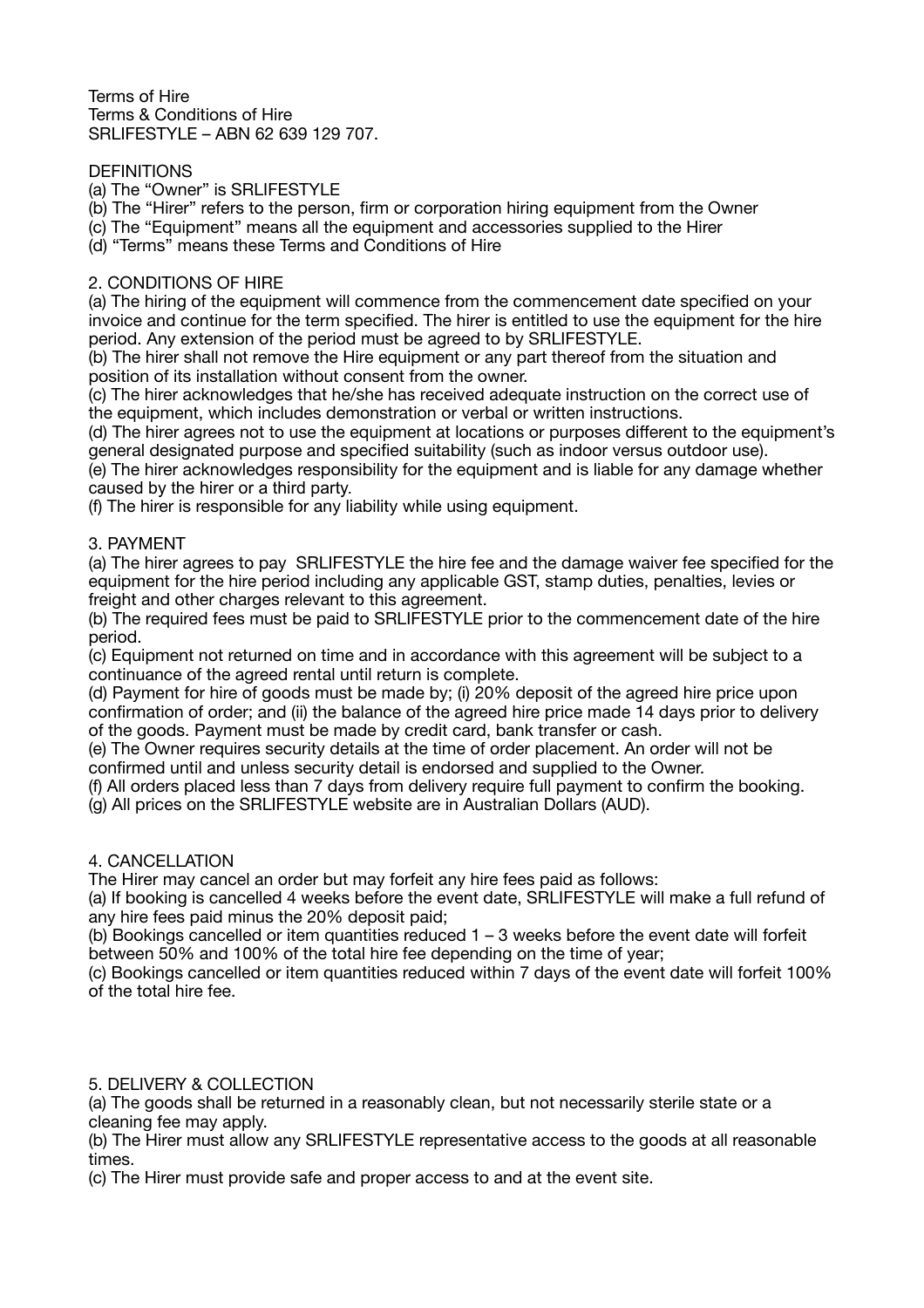(d) The Hirer is liable for all injury, loss or damage suffered by SRLIFESTYLE, its employees or agents while at the event site.

(e) Prices quoted are for delivery on street level. Extra charges shall be payable for delivery to and removal from higher or lower levels.

### 6. DAMAGE

(a) The Hirer is responsible for the equipment from the time of delivery until collection by the Owner and shall pay for all equipment damage or loss however caused during that period. Damage waiver is payable by the Hirer to cover all costs associated with normal wear and tear to the equipment hired, the waiver does not apply to any other damage including:

(i) damage resulting from overloading, exceeding rated capacity, misuse, abuse or improper servicing of equipment;

(ii) Damage due to mysterious disappearance of the equipment;

(iii) Damage caused by the use or operation of equipment in contravention of any of the conditions of the agreement;

(iv) Damage to, or loss of, the equipment from any unknown cause.

(v) Cigarette burns on any furniture or décor items.

(vi) Red wine spillages on any furniture or décor items.

(b) The Hirer shall protect the equipment from the elements during the time of delivery, use, storage or waiting period before pick-up.

(c) The Hirer shall maintain at its expense liability, property and casualty insurance coverage in amount necessary to fully protect the Owner and its equipment against all claims, loss or damage of whatever nature or type.

(d) The Owner shall not be liable for any loss or damage caused to any person, property, animal or things whatsoever arising from the use of the equipment hereby hired and the Hirer indemnifies the Owner in respect to any claims for such loss or damage.

(e) Any person signing the documents for and on behalf of the Hirer hereby covenants with the Owner that he or she has the authority of the Hirer to make this agreement on the Hirer's behalf and is empowered by the Hirer to bind the Hirer to this agreement and hereby indemnifies the Owner against all losses and cost incurred by the Owner arising out of the person signing this agreement failing to have such power and/or authority.

(f) Where the Hirer is more than one person liability shall be joint.

(g) By making a booking through confirming a quote via signature, deposit payment or remittance of funds, the hirer acknowledges and agrees to the Owners Terms and Conditions.

(h) In the case of the equipment being damaged, the hirer may have the opportunity to purchase the damaged equipment.

# 7. MISCELLANEOUS

The hirer agrees to ensure that any site specified on the hire agreement, will be clear of all obstructions to allow SRLIFESTYLE to erect, install or place the hire equipment safely. These terms and conditions are governed by the Laws of Victoria and the Hirer and the Owner submit to the jurisdiction of the courts of the State.

If you agree to the Terms and Conditions:

| HIRER |  |
|-------|--|
| Name: |  |

Sign: **Sign: Date: Date: Date:** 

**OWNER** Name: 

Sign: **Contract Contract Contract Contract Contract Contract Contract Contract Contract Contract Contract Contract Contract Contract Contract Contract Contract Contract Contract Contract Contract Contract Contract Contract**